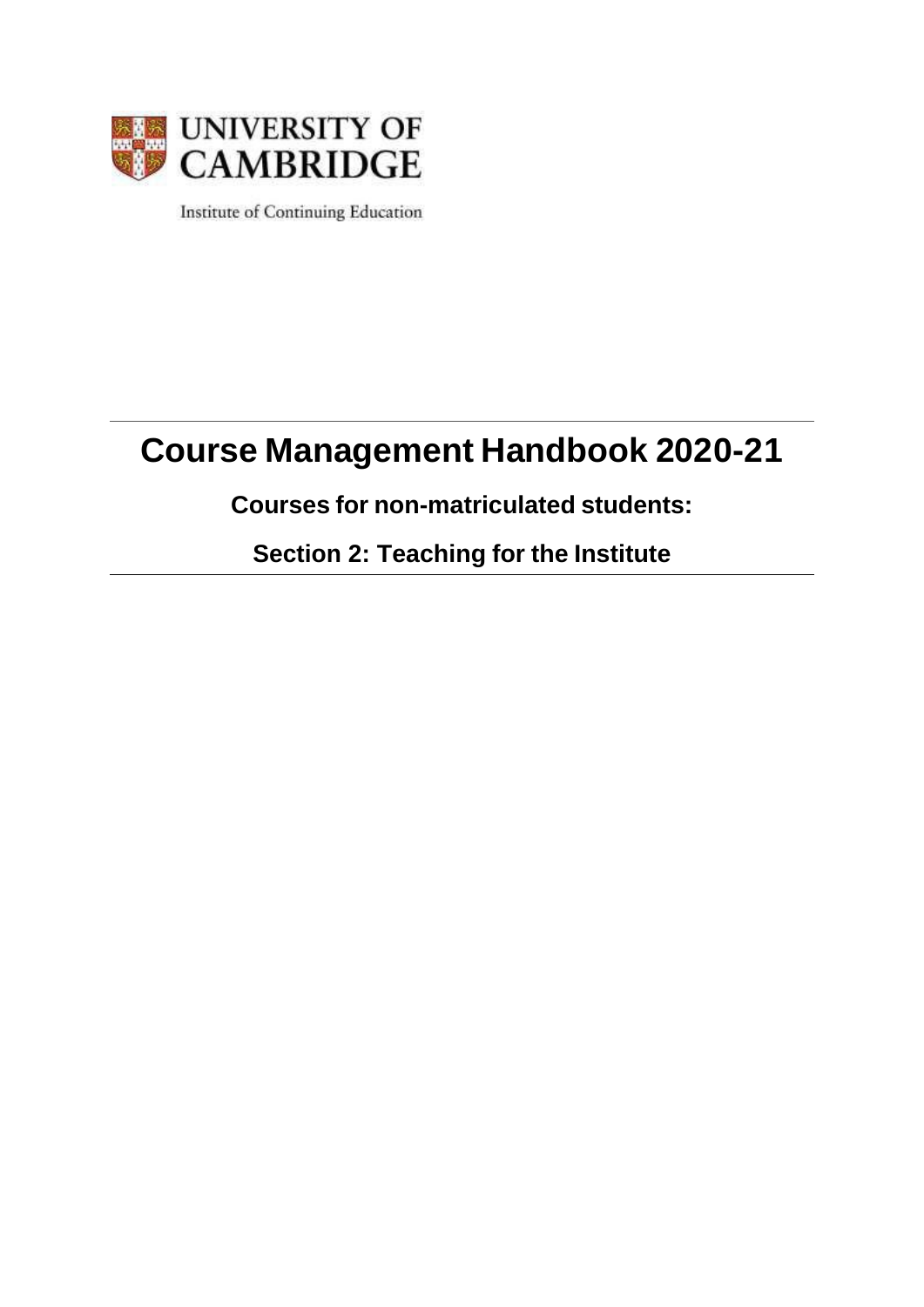# **Contents**

| Appendix 1 - Risk assessment guidance and forms for practical work, field work and excursions |  |
|-----------------------------------------------------------------------------------------------|--|
|                                                                                               |  |
|                                                                                               |  |
|                                                                                               |  |
|                                                                                               |  |
| Appendix 2 - Fieldwork/Excursion Risk Assessment Form for a visit to a public venue 17        |  |
|                                                                                               |  |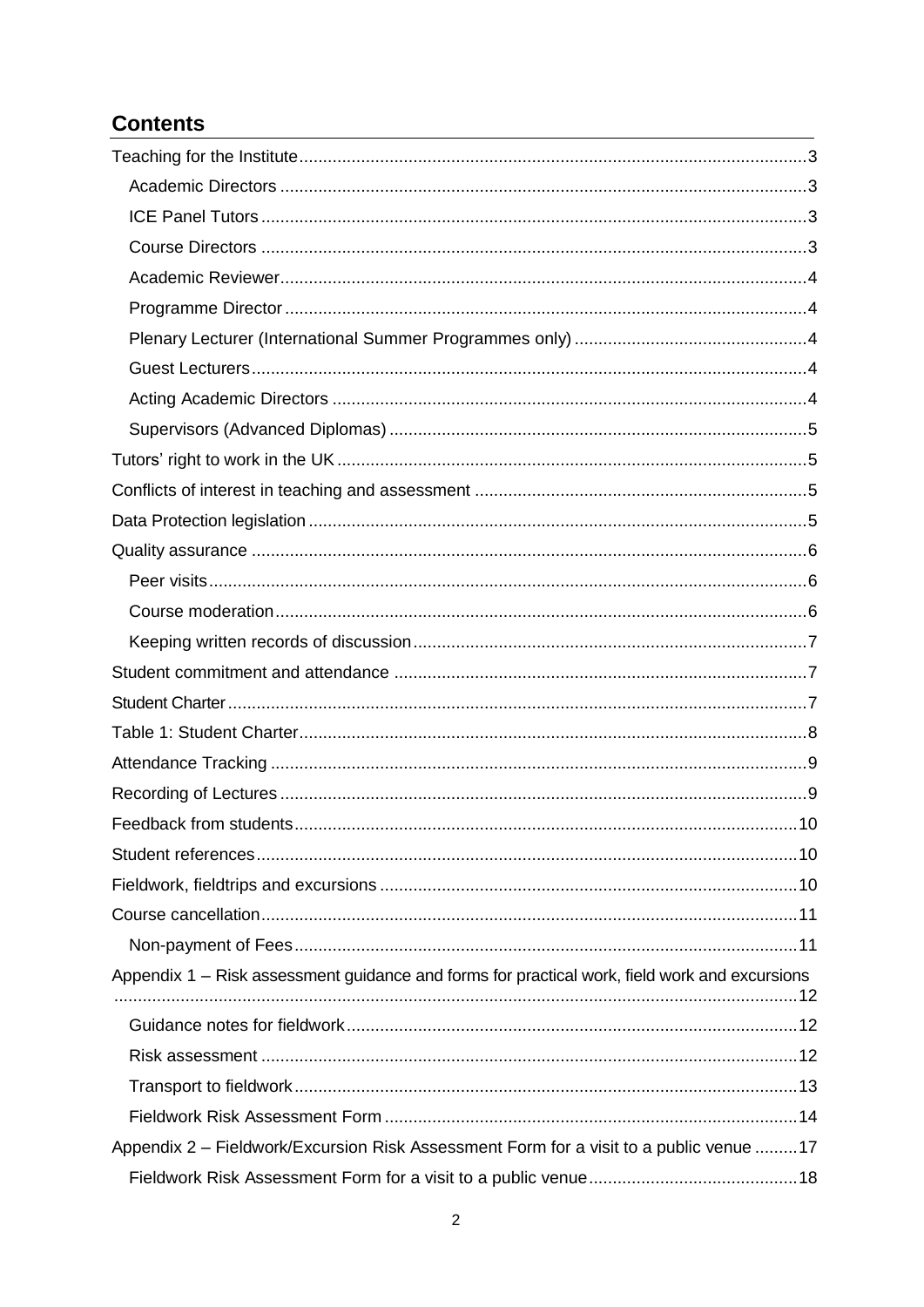# <span id="page-2-0"></span>**Teaching for the Institute**

# <span id="page-2-1"></span>**Academic Directors**

- 1. Academic Directors are ICE academic staff, responsible for courses in their subject area. They propose and implement specific developments in the curriculum, identifying and developing links with the relevant University Faculties or Departments and external agencies to assist in the development and delivery of courses. In addition to their teaching role, Academic Directors monitor the quality of all aspects of the programmes in their subject area, including course design and teaching, assessment strategies, marking and feedback to students.
- 2. In relation to University awards, Academic Directors usually act as Internal Assessors, recruit and liaise with Internal Examiners and Moderating External Examiners, and are members of the Subject Moderation Panels.
- 3. Academic Directors recruit, mentor and supervise Panel Tutors and Supervisors. They coordinate their work across the curriculum, carry our peer visits, inform them of ICE policies and procedures and provide development opportunities, where appropriate.

# **Teaching Associates**

- 4. Teaching Associates are part of the academic staff at ICE and report to the Deputy Director of Academic Centres (Academic). They contribute to course development and innovation and conduct seminars and classes. They mark assignments and are involved in the internal assessment procedure.
- 5. Teaching Associates also participate in departmental meetings and undertake some administrative meetings.

# <span id="page-2-2"></span>**ICE Panel Tutors**

- 6. Tutors join the ICE Tutor Panel in order to teach for the Institute. As part of the enrolment process, applications, teaching background and references are reviewed by the appropriate academic staff at ICE and the applicant may be invited to interview.
- 7. Tutors are also asked to provide biographical information, a photograph, job-specific website links and a list of publications that can be displayed on the ICE website. This is an important part of the course information that ICE provides for prospective students.
- 8. Appointment to the panel is initially for one year, commencing from the start date of teaching, and is dependent on an agreement to adhere to relevant expectations for teaching (outlined in this handbook), and liaison with relevant ICE academic staff to develop and enhance subjects being taught.
- 9. Re-appointment to the Tutor Panel is for a year for a new Tutor and then every three years for an established Tutor and is dependent on submission of a further updated CV, which will be expected to show a development and enhancement of the Tutor's engagement with their subject (for example, through teaching or research development).

# <span id="page-2-3"></span>**Course Directors**

10. A Course Director will normally be an ICE Academic Director, but occasionally will be a contracted member of the Tutor Panel under the guidance of an ICE Academic Director. A Course Director performs the various functions that guarantee the quality of the ICE curriculum: syllabus development, teaching and assessment (where appropriate) of particular courses, e.g. within our Certificate and Diploma Programmes or International Summer Programmes. A Course Director would also normally be expected to play a leading part in the teaching and to ensure the academic level and quality of all teaching on the course. For this reason, Course Directors (or Programme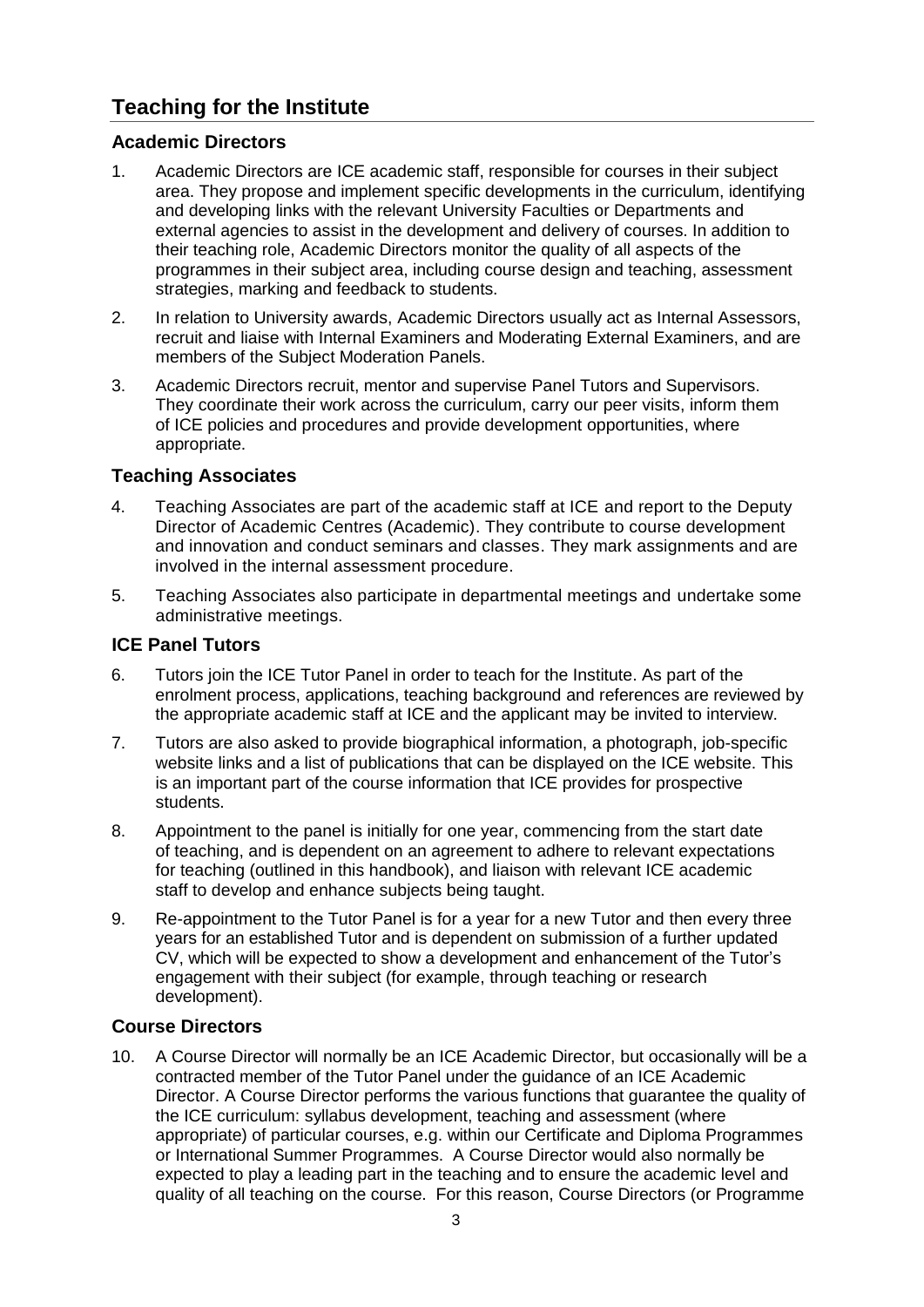Directors in the case of International Summer Programmes) need to be present when Guest Lecturers are teaching.

# <span id="page-3-0"></span>**Academic Reviewer**

11. An Academic Reviewer is a non-ICE academic who provides academic oversight for certain non-award bearing courses where there is no Academic Director. The Academic Reviewer's role is to assess the academic credibility and suitability of short course proposals.

# <span id="page-3-1"></span>**Programme Director**

- 12. Programme Directors are normally ICE Academic Directors and other high-ranking academics or senior staff of the University of Cambridge or other leading universities. They are responsible for individual programmes. Working closely with International Summer Programmes' staff (who coordinate and market the programmes), they propose and implement specific new developments in the suite of summer programmes, identifying and developing links with the relevant University Faculties and Departments and with external agencies to assist in the development and delivery of courses. In addition to their usual teaching role, Programme Directors monitor the quality of all aspects of the programme in their subject area, including course design and teaching, assessment strategies, marking and feedback to students. They are present, daily, throughout the period of programme delivery.
- 13. Programme Directors recommend Course Directors and Plenary Lecturers, mentor and supervise Course Directors and, where necessary, Supervisors, coordinating their work across the curriculum, informing them of ICE policies and procedures and providing development opportunities where appropriate.

# <span id="page-3-2"></span>**Plenary Lecturer (International Summer Programmes only)**

14. A Plenary Lecturer is a Guest Lecturer who makes a single contribution (or occasionally a pair of plenaries) to the major plenary series for the International Summer Programmes. They are usually of very high standing in their field of expertise.

### <span id="page-3-3"></span>**Guest Lecturers**

- 15. Guest Lecturers should be identified and approved by the Course Director as part of the syllabus preparation. Guest Lecturers must be appropriately experienced in terms of professional expertise, both academically and as a teacher. An up-to-date CV may be requested before approval is given which will remain on file by the Course Director until the course has been moderated. Guest Lecturers are normally invited to lecture by the Course Director and will be contracted by the HR Coordinator.
- 16. Guest Lecturers typically contribute only a single session to a course, though in a 10 week course for example, up to two sessions might be appropriate, depending on the circumstances. Course Directors, rather than Guest Lecturers, are responsible for the quality of the course and therefore Course Directors will always be present to introduce and support a Guest Lecturer teaching a session.
- 17. Guest Lecturers do not play any role in the formal assessment of a course.

### <span id="page-3-4"></span>**Acting Academic Directors**

18. When an Academic Director, i.e. an ICE academic member of staff, is on sabbatical or absent for an extended period, an Acting Academic Director may be appointed from the Tutor Panel to cover the quality assurance role. Responsibilities would include approving course syllabuses, peer visits and Tutor-mentoring. The Acting Academic Director may also, at the request of the Director of Continuing Education (and if agreed in the contract) be requested to serve *pro tem* on working groups or other ICE Committees.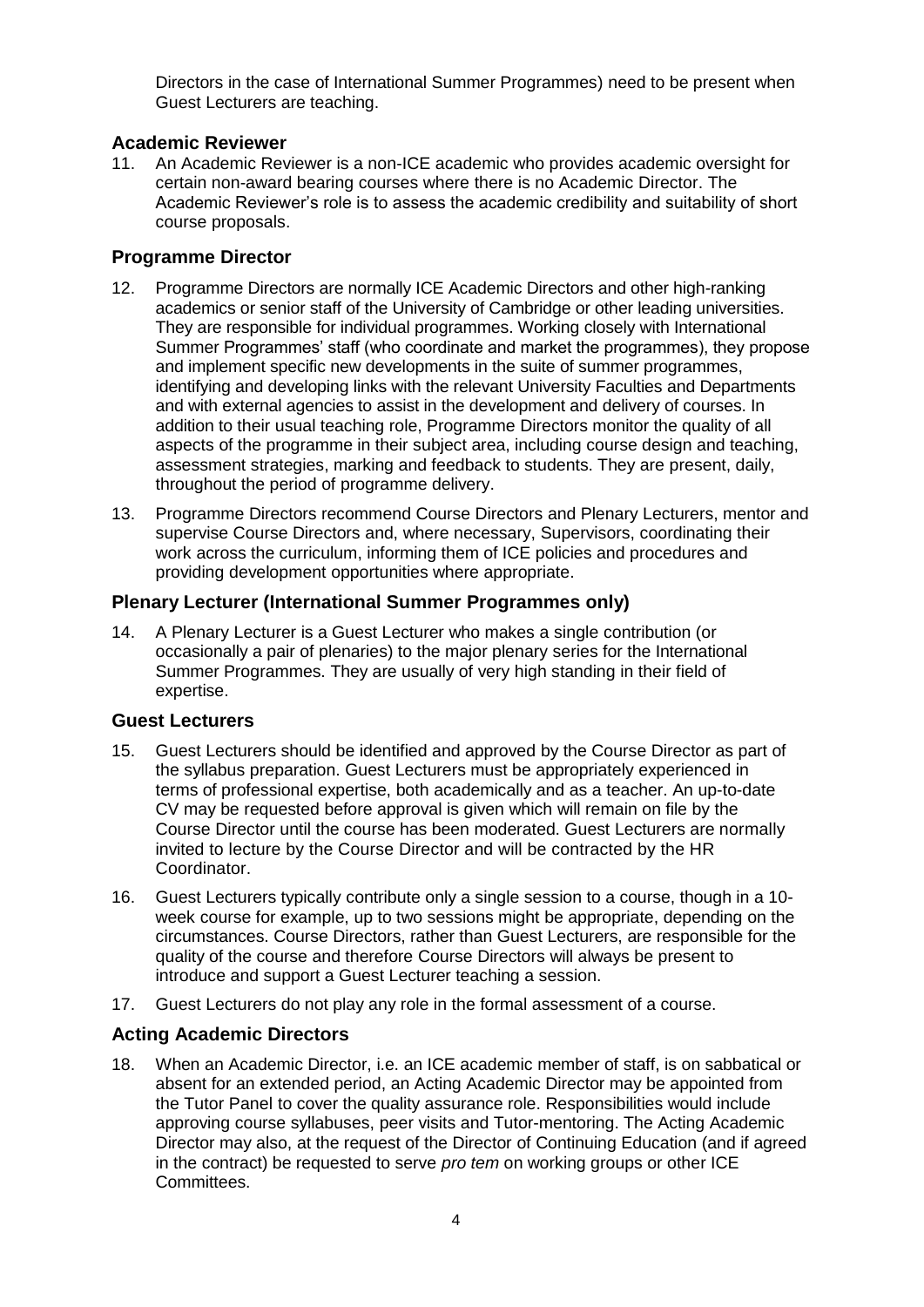# <span id="page-4-0"></span>**Supervisors (Advanced Diplomas)**

- 19. Supervisors are appointed by ICE to supervise the research and dissertation of students studying for the award of an Advanced Diploma.
- 20. An ICE Academic Director will supervise Advanced Diploma students where appropriate. Otherwise, the Academic Director (or Course Director) will provide an alternative Supervisor, who will normally be a research-active member of the University's academic staff. If, under exceptional circumstances, a Supervisor needs to be recruited from outside the University, then they are required to become a member of the Tutor Panel. The Academic Director or Course Director must ensure that the nominated Supervisor understands the nature and time-frame of the programme and the support, in terms of supervision time, contact with the student, assessment of assignments, use of the VLE and marking of the final dissertation that is required of the role.
- 21. Supervisors will be issued a Temporary Worker Agreement (TWA) by the HR Coordinator.
- 22. It is the Supervisor's responsibility to make and maintain regular contact with the student. The Course Director and the Head of Academic Centre Administration should be kept aware of progress and alerted to any difficulties that arise. Full guidance and information for Supervisors of Advanced Diploma students is provided by the Academic Director or Course Director.

# <span id="page-4-1"></span>**Tutors' right to work in the UK**

23. Tutors, Plenary and Guest Lecturers, must be able to demonstrate their eligibility to work in the UK. The University checks on entitlement to work regardless of race, ethnicity or nationality in order to: avoid potential discrimination, ensure that the University only employs people who are legally entitled to work in the UK and to establish a legal 'excuse' against liability for payment of a civil penalty if an illegal worker is erroneously employed. Tutors who are not already on the University monthly payroll are normally asked to supply a photocopy of their passport to accompany their signed contract and to bring the original document on or before the first teaching session for verification by a representative of ICE. For further information see[:www.jobs.cam.ac.uk/right/](http://www.jobs.cam.ac.uk/right/)

# <span id="page-4-2"></span>**Conflicts of interest in teaching and assessment**

- 24. Anyone who has a relationship (e.g. family, neighbour, business associate) with the person being assessed should not assess or moderate the cohort in which the conflict arises. As soon as a conflict of interest becomes apparent, an alternative assessor should be identified. Any impact on the workload of the Tutor(s) will be considered by the Director of Academic Centres or the Director of International Summer Programmes and Lifelong Learning, with appropriate changes made to TWAs and payment.
- 25. There is no need to make alternative teaching arrangements. However, it may be advisable to let the cohort know about the relationship.
- 26. Where it is impractical to make alternative assessment arrangements, or where it is important that the person teaching the course is involved in assessment, then the Course Director should discuss arrangements with the relevant Director (or delegate).
- 27. All conflicts of interest should be declared and recorded at the start of relevant committees.

# <span id="page-4-3"></span>**Data Protection legislation**

28. For details on the University of Cambridge's Data Protection Policies and how we use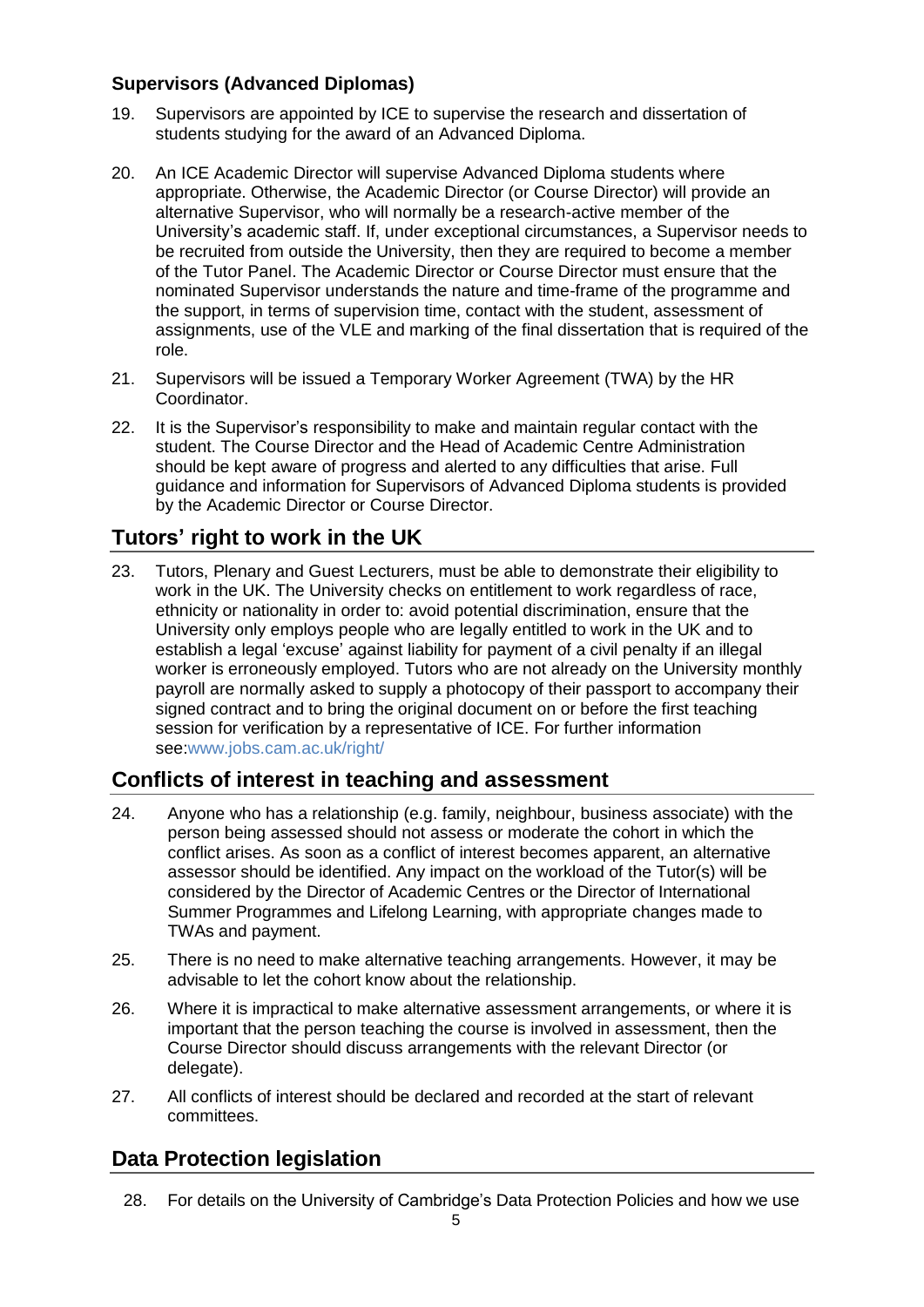Student and Tutor data, see: [www.information-compliance.admin.cam.ac.uk/data](https://www.information-compliance.admin.cam.ac.uk/data-protection)[protection](https://www.information-compliance.admin.cam.ac.uk/data-protection)

- 29. Under GDPR there are six principles. Personal data must be processed following these principles so that the data are:
	- Processed fairly, lawfully and transparently and only if there is a valid 'legal basis' for doing so
	- Processed only for specified, explicit and legitimate purposes
	- Adequate, relevant and limited
	- Accurate (and rectified if inaccurate)
	- Not kept for longer than necessary
	- Processed securely to preserve the confidentiality, integrity and availability of the personal data.
- 30. ICE takes the privacy of its Tutors and students seriously. We do not provide Tutors with a student's personal addresses or contact details, nor is this information available to other students. If students wish to generate their own contact lists, with their peer's consent, this is acceptable, but we ask that Tutors do not facilitate this by, for example, giving them a copy of the register. ICE will not give an applicant or student a Tutor's contact details unless the Tutor has specifically requested that we do so. If a student wishes to write to a Tutor, we ask that correspondence is sent via the Course Administration team.
- 31. Individual ICE procedures provide more specific guidance on GDPR compliance; programme teams will be able to provide details as required.

# <span id="page-5-0"></span>**Quality assurance**

- 32. Tutors and Supervisors are supported in their teaching by the relevant Course Administration team and the Quality Governance team.
- 33. Each Course Administration team provides Tutors with information and guidance relating to ICE processes and procedures and the delivery of teaching.

#### <span id="page-5-1"></span>**Peer visits**

34. ICE strongly believes in supporting Tutors and developing and enhancing their teaching and, therefore, Academic Directors visit all new Tutors whilst they are teaching. These visits are repeated to a regular timetable. The purpose of these visits is to support Tutors in their teaching and give them the opportunity to request support and guidance from their Academic Director. It is also an opportunity for Academic Directors to see how a course is progressing and offer guidance or advice that they think would develop a Tutor's teaching.

### <span id="page-5-2"></span>**Course moderation**

- 35. Internal Assessors, Internal Examiners and Moderating External Examiners implement the Institute's quality control procedures in the moderation of all courses leading to a University award. Their terms of service and responsibilities are described in section 4 of the Course Management Handbook - 'Information for Internal Assessors, Internal Examiners, and Moderating External Examiners'.
- 36. Non-award-bearing courses are reviewed by an annual Programme Review Panel composed of :
	- (i) A Cambridge University representative external to ICE
	- (ii) A representative external to the University
	- (iii) A representative from ICE's academic staff
	- (iv) Two representatives from the Tutor Panel
	- (v) A student representative
	- (vi) A representative from Cambridge University Student Union (CUSU)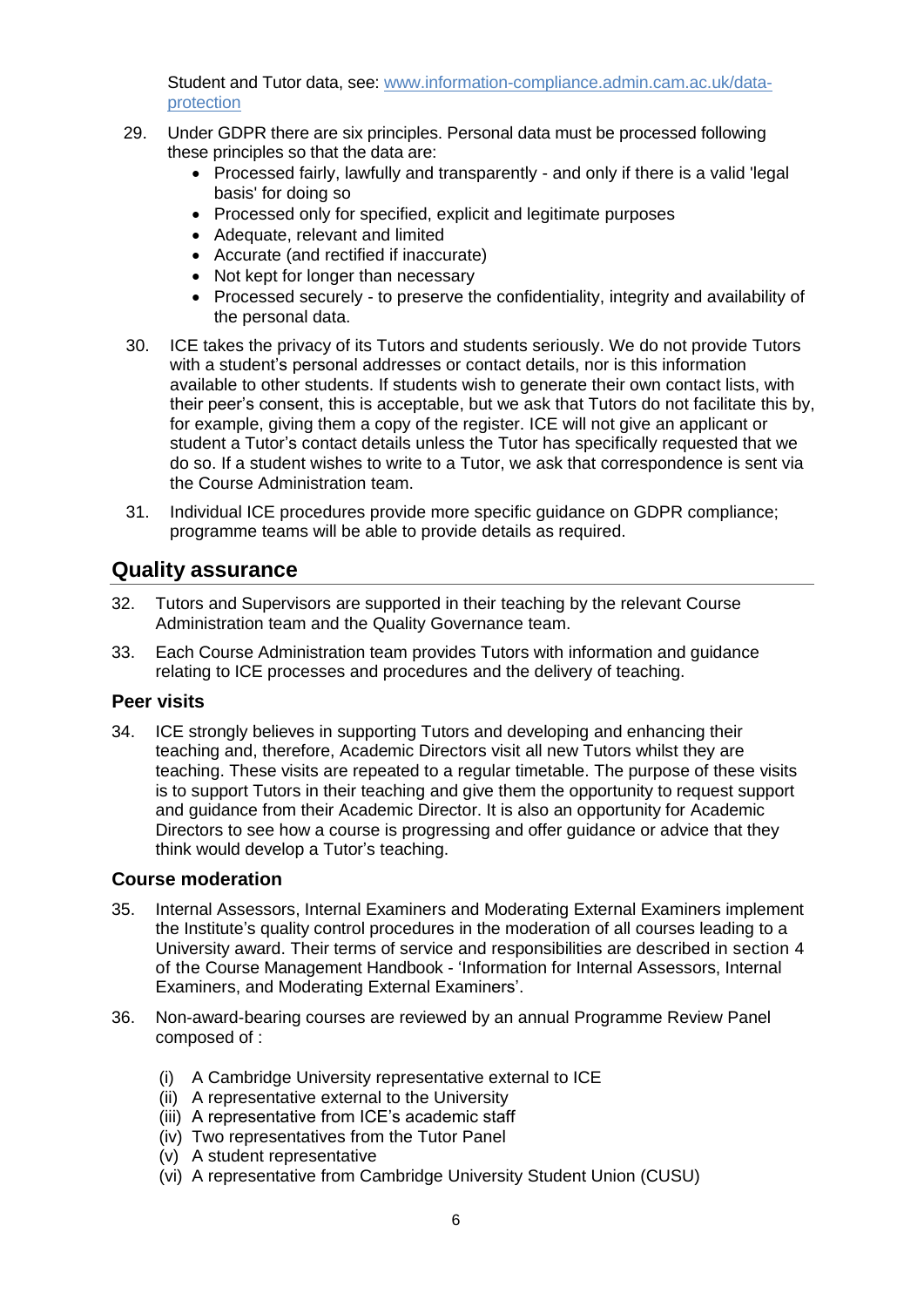The purpose of the Panel is to review and advise on all issues to do with the quality of ICE non-award bearing course provision. The Panel submits an annual report to be considered by the Director of Continuing Education and the ICE Academic Policy and Operations Committee.

# <span id="page-6-0"></span>**Keeping written records of discussion**

37. Academic and administrative staff should follow up spoken conversations with students with an email where they have given students advice on a course, to confirm what was discussed and allow the student the opportunity to raise any issues in the period immediately following the conversation.

# <span id="page-6-1"></span>**Student commitment and attendance**

- 38. As with all courses taught at undergraduate or postgraduate level within the University, elements of preparation, personal study, self-assessment and assessment are built into the courses offered by ICE. In making a commitment to study with ICE, students need to set aside sufficient time for the demands of the course and are asked to ensure that they are able to prepare for their course sessions. Active participation in class and/or in online discussion forums are expected and students are required to undertake the assignments set as part of award-bearing courses.
- 39. Students are reminded in the Student Handbook that the privacy of fellow students, whether online or in the classroom must be respected and that it is not acceptable to discuss the contributions of other students outside the classroom. An agreed approach between Tutor and students encourages the sharing of information that enriches the course without compromising privacy.

# <span id="page-6-2"></span>**Student Charter**

- 40. ICE is committed to excellence in adult and part-time education and to facilitating an open and inclusive academic learning environment. Students are expected to take full advantage of the facilities, teaching, supervision and support offered to them and to be proactive, independent and self‐directed in their study.
- 41. ICE staff and students are asked to adhere to the Institute's Student Charter below.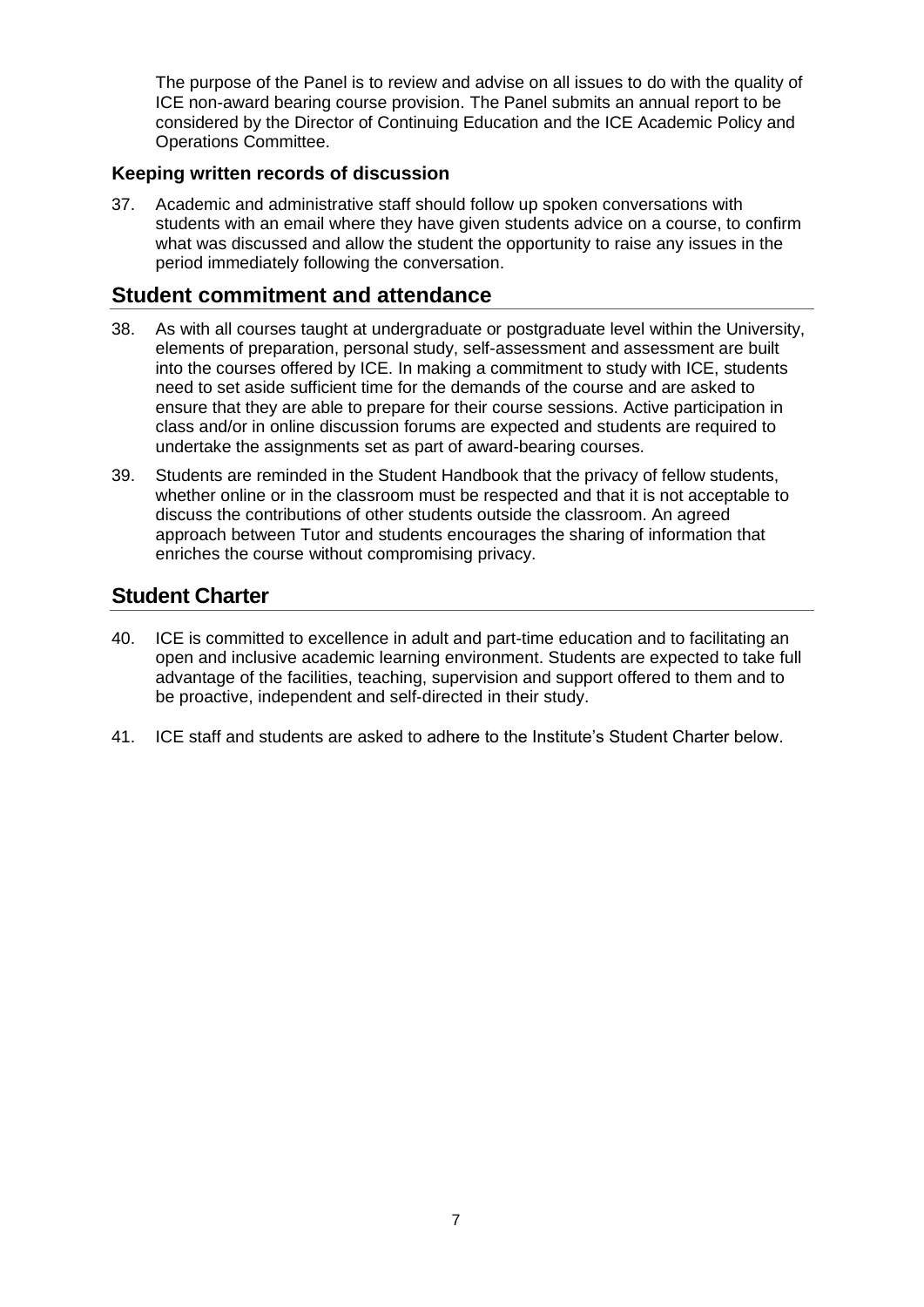# <span id="page-7-0"></span>**Table 1: Student Charter**

- A learning environment and learning opportunities which enable and encourage active engagement.
- Clear, accessible and timely information about your studies, including:
- details of course-content and resources;
- course tuition fees and associated costs;
- the timetable for teaching sessions, VLE engagement and the submission of assignments;
- how assignments are assessed against pre-determined and published academic criteria;
- the circumstances which lead to the application of late penalties (if applicable) and how to avoid such penalties;
- how to access support if you are experiencing problems or a change in circumstances which impinge on your ability to study.
- Clear consultation and engagement with students on any changes to course-content, structure or timings.
- Assistance to understand your responsibility to engage with the learning opportunities provided and to shape your learning experience.
- Timely feedback on assignments to facilitate learning.
- Opportunities for you to give feedback to ICE and to be clear as to how the Institute has acted on it, e.g. via the end of course student surveys.
- To be treated by ICE staff with courtesy and professionalism.
- To study in an environment which promotes diversity and where there is equality of opportunity among students and staff.

### **What you can expect of ICE: What ICE expects of its students:**

- To become an engaged member of ICE's learning community.
- To embrace the aims and expectations of your chosen programme of study and to take responsibility for your own learning by actively participating in learning opportunities.
- To make effective use of guidance and feedback from formative and summative assignments provided during your programme of study.
- To support open discussion based on the principles of evidence-based academic debate and to engage in a way that is tolerant of others' viewpoints and perspectives.
- To treat other students and staff with courtesy and to behave in a way that does not disrupt teaching, studying, research or administration.
- To be familiar with ICE's procedures and regulations as given in the Student Handbook and to seek clarification from ICE staff if necessary.
- To observe **ICE's** social media guidelines in all course-related online interactions, including conducting course-related activity within ICE's Virtual Learning Environment (VLE) to ensure all students have equal access.
- To advise the Course Administration team (Tutors and administrators) of any issues which may interfere with your ability to study or submit assignments on time, so that appropriate support may be provided.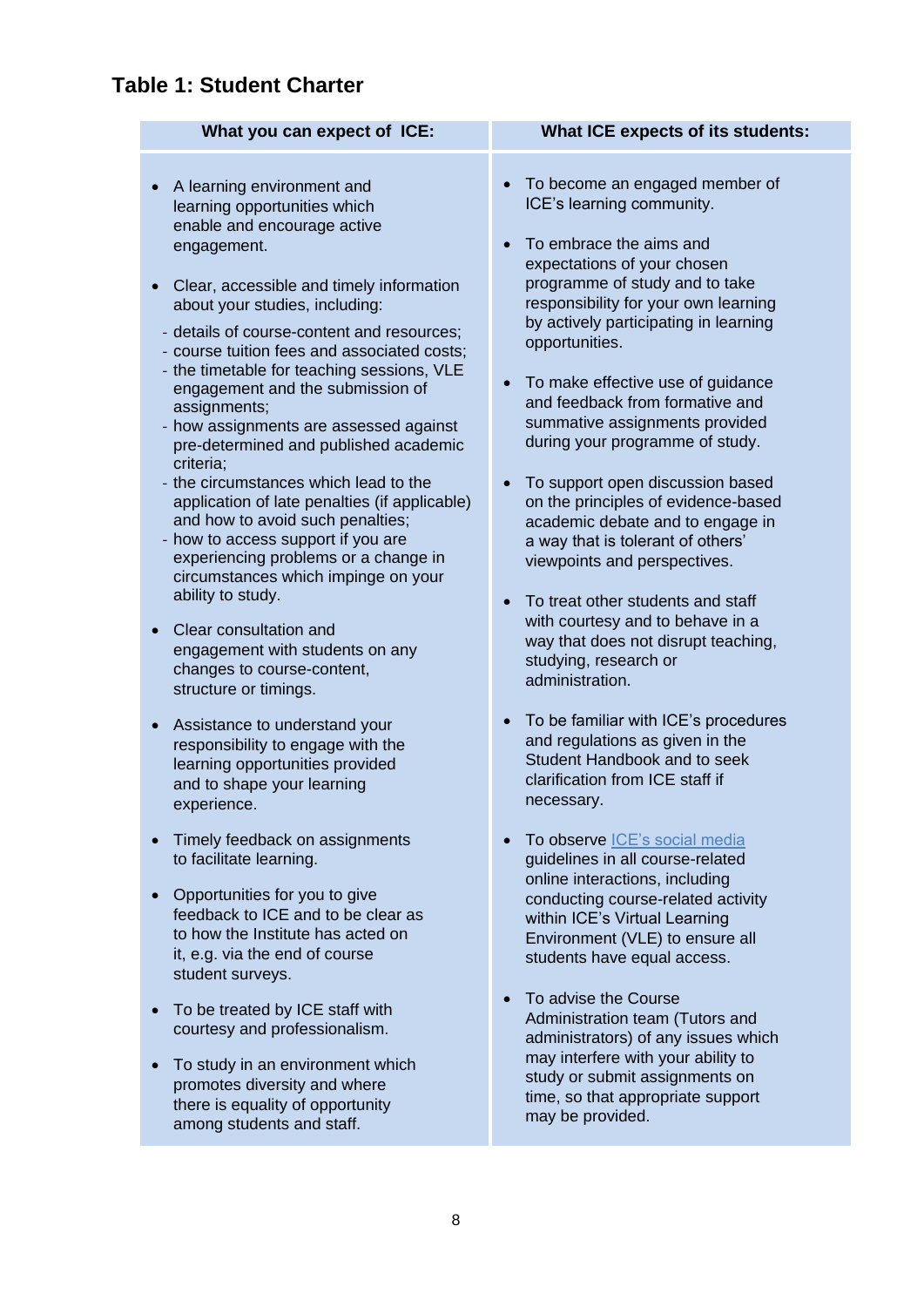# <span id="page-8-0"></span>**Attendance Tracking**

- 42. All students are expected to take an active part in the course and submit work showing evidence of learning. Regular attendance is essential to enable students to contribute and benefit from the peer-learning community. If a student needs to miss a session due to unforeseen and significant circumstances, they are asked to inform their Tutor and the Academic Centre Coordinator in advance of the session.
- 43. If a student regularly misses taught sessions this will result in a meeting with their Course Director to discuss their course progression. It is for this reason that student attendance is taken at each session. If students encounter any significant personal issues which affect their ability to attend, these should be discussed with the Academic Centre Coordinator in the first instance and the Mitigating Circumstances Procedure or Intermission considered.
- 44. The information collected from tracking student attendance may also be used for visa reporting, health and safety (particularly for courses run at Madingley Hall), reporting back to employers/other funders of students, providing information to student loan companies and in enhancing student performance.
- 45. It is a Tutor's responsibility to track attendance via a class list provided by the administrative team. Tutors should then return the completed register to the Academic Centre Administrator so that the overall attendance can be easily tracked by ICE.
- 46. Any email correspondence regarding attendance is normally forwarded to the Academic Centre teams and Course Director to be recorded. If a student informs a Tutor verbally of a planned absence, or reason for absence, the Tutor asks the student to confirm in a brief email, or sends an email confirming the nature of the discussion.
- 47. If a student disputes the accuracy of the record of attendance this is considered informally in escalation by the Tutor, the Course Director, and the Academic Director. If, following this, a student is still dissatisfied with the accuracy of the record of attendance the complaints process, as outlined in the Student Handbook, should be used.

# <span id="page-8-1"></span>**Recording of Lectures**

- 48. If students ask for permission to record face-to-face lectures or presentations in order to facilitate their study, it is the advice of the University Disability Resource Centre that normally permission is given. It is expected, however, that the student will only use the recordings for personal use and will not share or distribute the recording in any way. The student is asked to sign a statement to this effect. The appropriate form is available from the Academic Centre Coordinator, to whom students and Tutors can go for further information. Some courses may record lectures in line with the University's Lecture Capture pilot, and recordings will be made available to students via the Virtual Learning Environment.
- 49. If a class discussion, rather than simply a lecture is to be recorded, the permission of all present must be sought. ICE does not consider it acceptable for any individual in the classroom to make a recording during the class without seeking prior agreement and without having agreed to observe the necessary conditions by signing the recording of lectures form.
- 50. Where lectures and materials are published on the VLE, students are reminded in the 'VLE Conditions of Use and Code of Conduct' that ICE is the owner or licensee of learning materials published on the site, and copyright laws and treaties around the world protect the materials. Only students registered on a course of study with ICE may use the materials unless otherwise stated.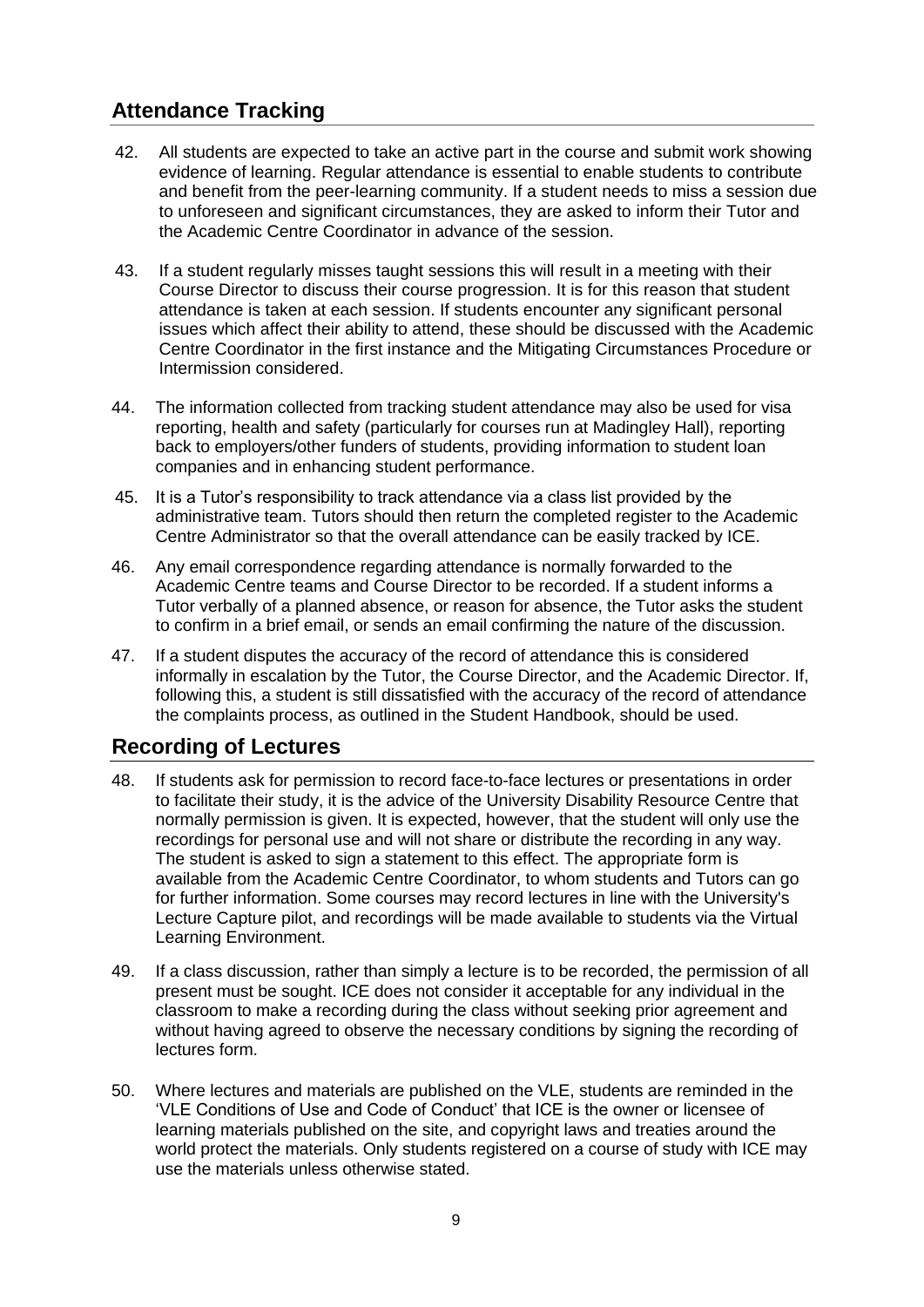# <span id="page-9-0"></span>**Feedback from students**

- 51. All students receive an invitation to complete an anonymous online evaluation form at the end of their course. Some courses may also send out feedback forms at the end of each unit. The information provided is used to help ICE improve and develop ICE course provision.
- 52. ICE also welcomes feedback on any aspect of its provision throughout the course. This can be made to your Tutor or administration team or emailed directly to the Quality Governance team to review at [qa@ice.cam.ac.uk](mailto:qa@ice.cam.ac.uk)

# <span id="page-9-1"></span>**Student references**

53. If a student requests a reference from the Institute, ICE supplies information relating to the student's registration on a course and a transcript of the result for awardbearing courses. Any personal reference is given at the discretion of the individual Tutor and remains the personal response of the individual Tutor concerned. Such references are not authorised by the Institute, and therefore ICE headed paper is not used in these instances.

# <span id="page-9-2"></span>**Fieldwork, fieldtrips and excursions**

- 54. For the purpose of health and safety considerations, fieldwork includes any work carried out by staff and students for the purpose of teaching, research or other activities while representing ICE**.**
- 55. In planning a course, Tutors may wish to incorporate excursions, field trips or gallery tours, laboratory work etc. ICE recognises the value of fieldwork which is planned as an integral part of a course and adds to the academic experience.
- 56. Plans for fieldwork or practical activities must be discussed with the Head of Academic Centre Administration or Academic Centre Coordinator when the course guide is being prepared (and any additional cost which may arise as a result, such as entry fees for example).
- 57. Students who may have additional or particular requirements are encouraged to discuss the field trips, gallery visits and other excursions with the Head of Academic Centre Administration or Academic Centre Coordinator before registering on the course. This is to ensure that appropriate transport is organised and, if possible, appropriate adjustments made to accommodate those participating.
- 58. To comply with the requirements of the University's insurance cover and health and safety policy, Tutors must complete the fieldwork risk assessment form (**[Appendix 1](#page-13-0)** and available within the VLE). See [www.safety.admin.cam.ac.uk/](https://www.safety.admin.cam.ac.uk/) and [www.insurance.admin.cam.ac.uk/](https://www.insurance.admin.cam.ac.uk/) Reasonable travelling expenses may be payable to Tutors who need to visit a field site prior to the field trip itself.
- 59. Field trips can only be undertaken with prior approval of the risk assessment procedures. The completed risk assessment forms are returned to the Academic Centre Coordinator at the beginning of the course and at least four weeks before the event takes place. An example form has been prepared which may be adapted for visits to sites normally open to the public, such as art galleries and stately homes, where the venue will normally have acted to minimise all risks associated with visiting its premises (**[Appendix 2](#page-16-0)**).
- 60. Students are required to listen carefully when the Tutor draws attention to any hazards and asks them to follow any instructions. Tutors also recommend in the course guide any suitable clothing and equipment required for the teaching session.
- 61. Only Tutors and students enrolled on a course requiring participation in specific fieldwork are covered by the University's public liability insurance during that activity. Please note, however, that the University does not provide travel or personal accident insurance and so students and Tutors may consider whether they wish to take out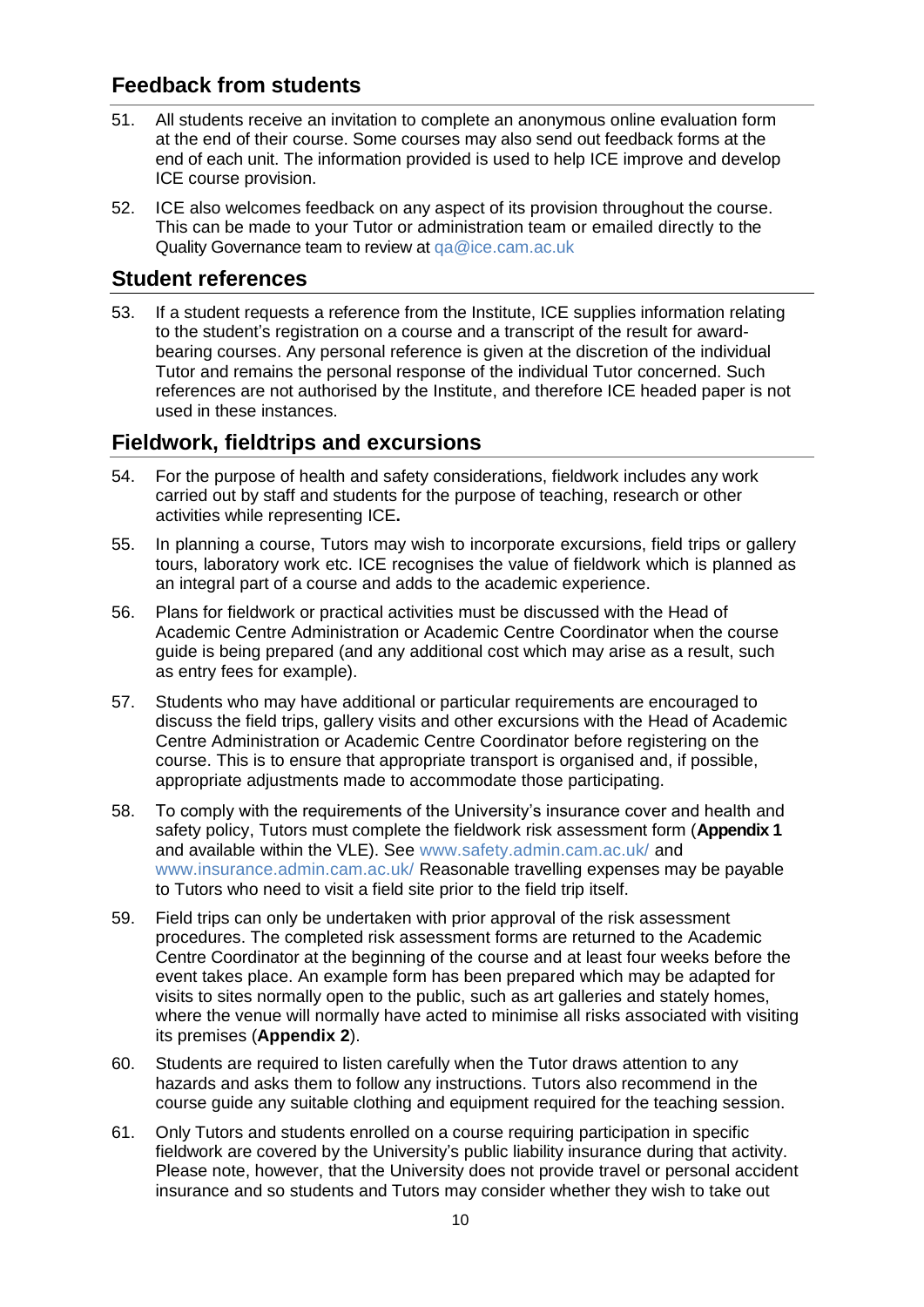their own insurance.

- 62. If transport to an activity is by coach, students may be expected to make payments to cover the cost of the coach trip. If arrangements have been made for students to meet at the gallery, laboratory or fieldwork site, students are responsible for arranging their own transport to the venue. Tutors may claim travelling expenses by prior arrangement with the Academic Centre Coordinator. The Institute's public liability insurance cover commences only when students and Tutors arrive at the location.
- 63. Students are advised to report any accident or incident which has a potential for harm to the Tutor, Course Director or other appropriate person who will then report the incident to the University via the online [Health and Safety Management Portal.](https://portal.assessweb.co.uk/version3.2/security/login/frm_lg_entry.aspx) The form will be sent to the ICE Safety Officer to review and then be sent to the University Safety Office.

# <span id="page-10-0"></span>**Course cancellation**

64. Whist every effort is made to avoid changes to a programme, ICE reserves the right to withdraw any course if low enrolment makes the presentation of the course either educationally or financially unsound. Recruitment is carefully monitored in the lead up to the starting date and any cancellation decision will be made as soon as practicable. If for any reason ICE cancels a course, an alternative will be offered to students where possible, or a full refund given.

# <span id="page-10-1"></span>**Non-payment of Fees**

65. A student who is in debt to the University with regard to their payment of course fees may be unable to continue to access the VLE supporting their course, submit assignments, or attend classes until such time as this debt is paid.

*Information correct as at September 2020*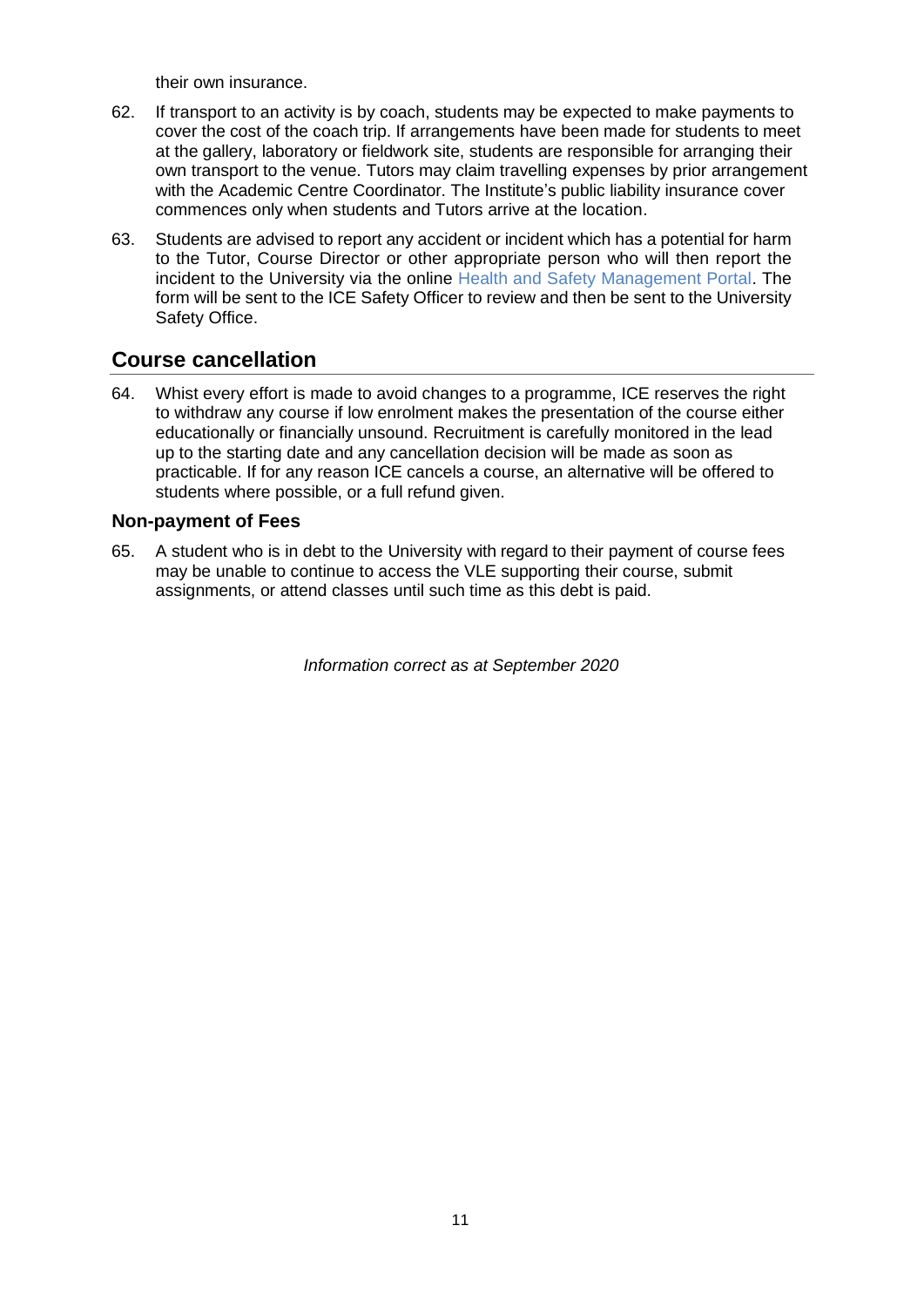### <span id="page-11-1"></span><span id="page-11-0"></span>**Guidance notes for fieldwork**

For the purposes of health and safety considerations fieldwork includes any off-site work carried out by staff and students for the purposes of teaching, research or other activities while representing ICE.

In planning your course you may wish to incorporate excursions, field trips or gallery tours, laboratory work etc. The Institute recognises the value of fieldwork which is planned as an integral part of a course.

### **Plans for fieldwork must be discussed with the Head of Academic Centre Administration when the course syllabus is being prepared.**

To comply with the requirements of the University's insurance cover and health and safety policy, Tutors must complete the fieldwork risk assessment form at the beginning of the course. Reasonable travelling expenses may be payable to Tutors who need to visit a field site prior to the field trip itself, if prior agreement is reached with the Head of Academic Centre Administration.

### **Field trips and excursions can only be undertaken with prior approval of the risk assessment procedures.**

Please return the completed form to the relevant Academic Centre Coordinator at the beginning of the course and at least four weeks **before** the event takes place.

### <span id="page-11-2"></span>**Risk assessment**

The risk assessment should identify all the foreseeable hazards associated with the work, and then assess the actual risk that these hazards present under the particular circumstances of the field trip. To assess the actual risk, Tutors:

- identify the people who may be exposed to the hazard
- evaluate the significant risks of exposure
- recognise the likelihood of foreseeable incidents

Tutors then identify the control measures that can be put in place to reduce the risks to acceptably low levels and evaluate the residual risk.

The aim is to make all risks as small as possible by adding precautions as necessary. For insurance purposes, ICE must be able to demonstrate that:

- a proper check was made
- the Tutor considered who might be affected
- the Tutor dealt with all the obvious significant hazards, taking into account the number of people who could be involved
- the precautions are reasonable and the remaining risk is low

In most cases the main requirement is that students are warned of any possible danger prior to the commencement of fieldwork. For example, for a field trip to an outdoor site, students may need to be advised that they will require warm and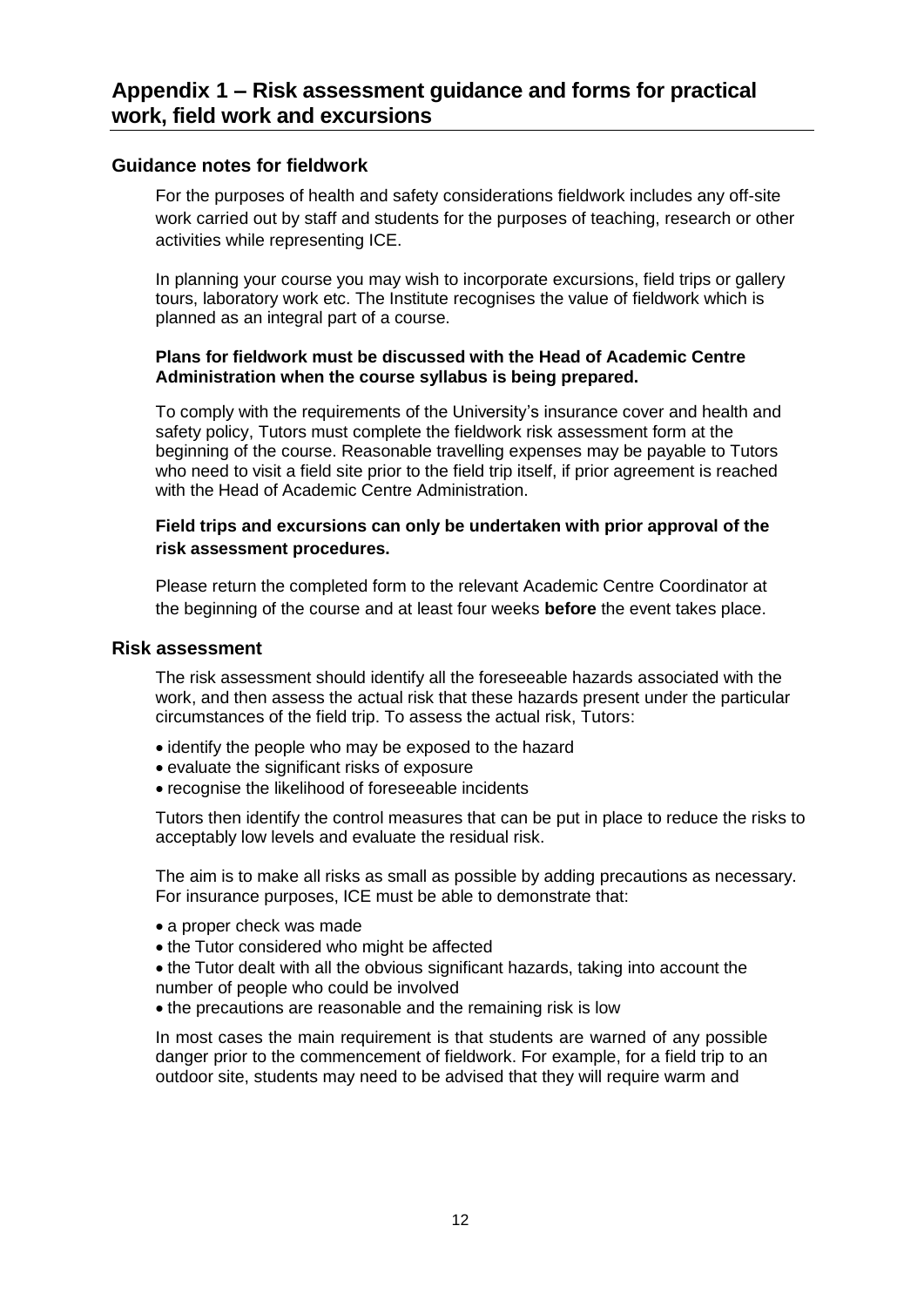waterproof clothing, that they will be walking over wet ground and should exercise special care, or that they will be climbing steep steps etc.

If fieldwork takes place in open country involving, for example, the study of flora, fauna, geology etc. Tutors should ensure that access to the site is legal, and if the work takes place off public land, the permission of the landowner must be obtained.

Tutors should make contingency plans for reasonably foreseeable emergencies, bearing in mind the likely hazards of the field trip. Tutors should have access to first aid equipment if appropriate, and have the means to call upon additional help if required.

Only students enrolled on the course are covered by the University's liability insurance whilst undertaking fieldwork.

Any accidents or incidents which had potential for harm should be reported to ICE as soon as possible.

These codes of practice apply only to fieldwork carried out within the UK. For further information please consult: <http://www.safety.admin.cam.ac.uk/>

### <span id="page-12-0"></span>**Transport to fieldwork**

If arrangements have been made for students to meet at a gallery, laboratory or fieldwork site, they are normally responsible for arranging their own transport to the venue. Tutors arrange to meet the students at the venue.

If transport is by coach, students may be expected to make payments to cover the cost of coach hire (except on residential and bespoke courses where the cost has been included in the course fee).

Tutors are asked not to suggest or direct that the students share car transport. Car share or offers of lifts are a private arrangement between the students concerned. In this case transport is not the responsibility of the Tutor, and the Institute's insurance cover commences when the students arrive at the fieldwork site.

#### **Risk assessment practice is reviewed annually.**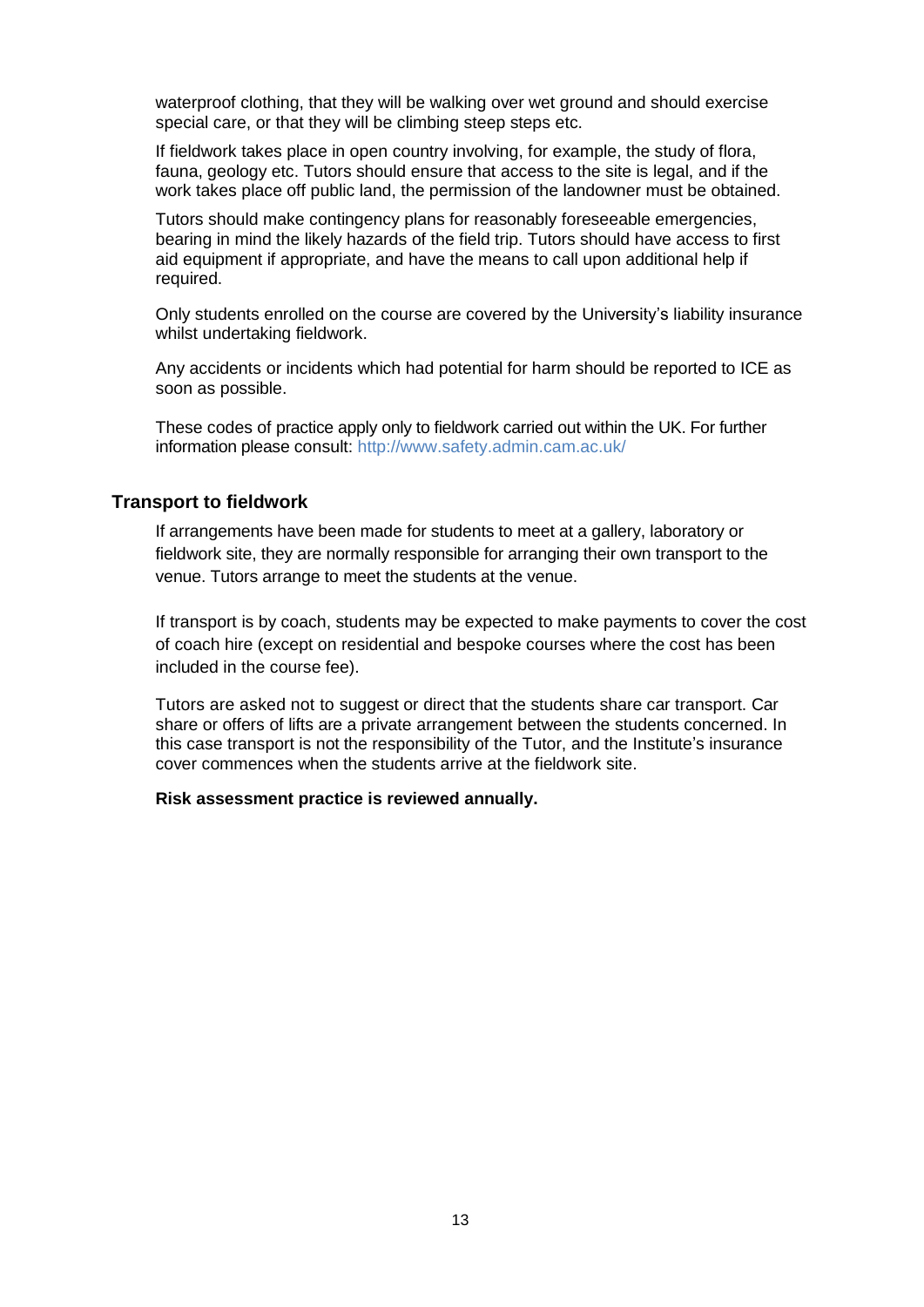# <span id="page-13-0"></span>**Fieldwork Risk Assessment Form**

For the purposes of health and safety considerations fieldwork **includes any off-site** work carried out by staff and students for the purposes of teaching, research or other activities while representing ICE**.**

If you intend to undertake any fieldwork as part of your course, you **must** complete this risk assessment form and return it to the relevant Academic Centre Coordinator at the University of Cambridge Institute of Continuing Education, Madingley Hall, Madingley, Cambridge, CB23 8AQ at the beginning of the course and **at least four weeks BEFORE the fieldwork takes place**. Before completing the form, please read the guidance notes.

### **Course details**

| Name of Tutor   |  |
|-----------------|--|
| Title of course |  |
| Type of course  |  |
| Course venue    |  |

### **Fieldwork details**

| Date and time                                                                        |  |
|--------------------------------------------------------------------------------------|--|
| Number of students                                                                   |  |
| Supervisor(s)                                                                        |  |
| Fieldwork location/venue                                                             |  |
| Mode of transport to the site                                                        |  |
| Details of the fieldwork, what<br>will the activity involve?                         |  |
| Are there any individuals or<br>groups of people that will be<br>at particular risk? |  |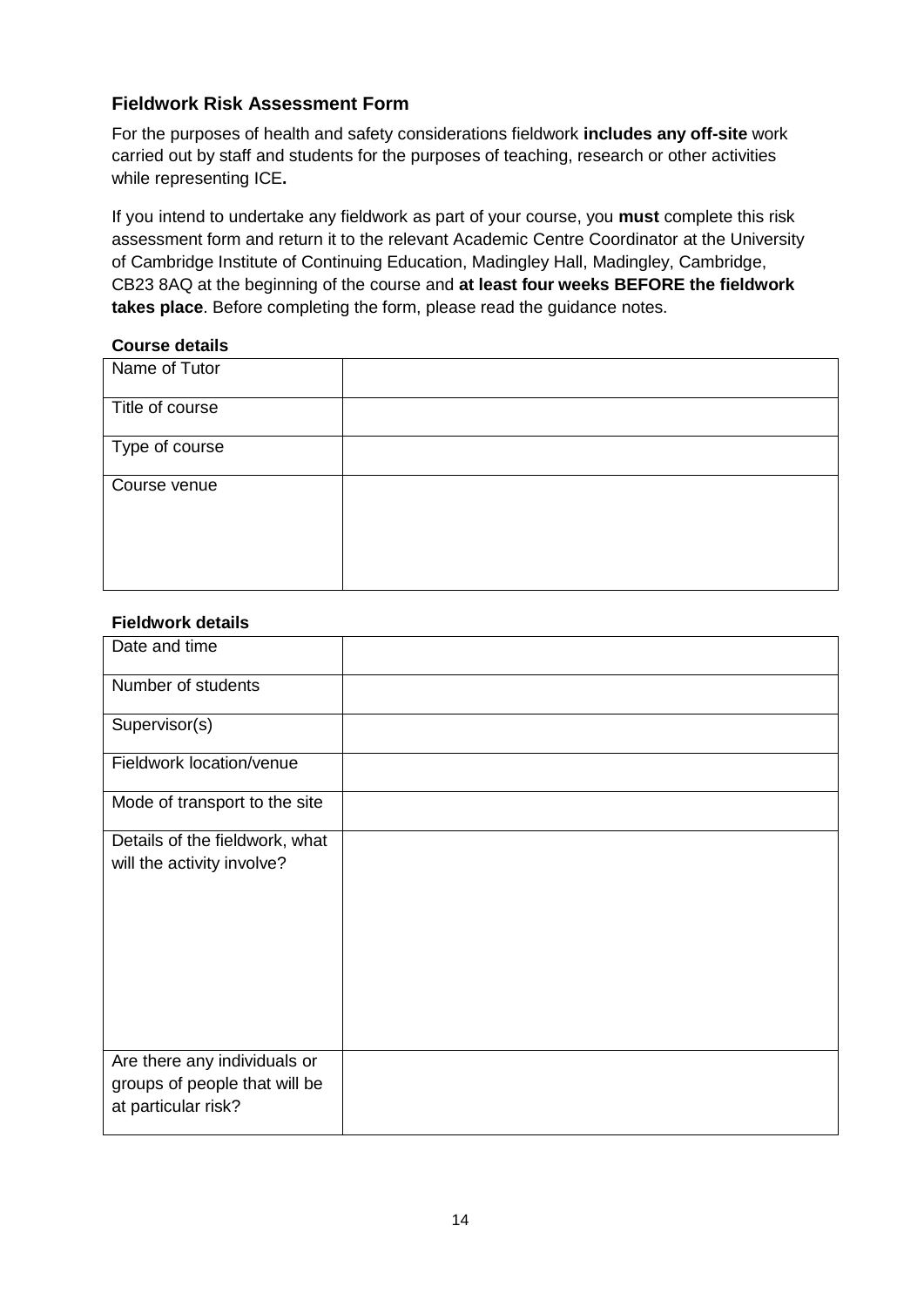| Identify the potential | Nature of hazard | What control measures are in place and   | <b>Residual risk</b> |
|------------------------|------------------|------------------------------------------|----------------------|
| hazards and assess     |                  | what steps will be taken to mitigate the |                      |
| the level of risk in   |                  | risk?                                    | High, Medium or Low  |
| each case.             |                  |                                          |                      |
|                        | 1.               |                                          |                      |
|                        |                  |                                          |                      |
| See guidance notes.    |                  |                                          |                      |
|                        | $\overline{2}$ . |                                          |                      |
|                        |                  |                                          |                      |
|                        |                  |                                          |                      |
| (Continue on a         |                  |                                          |                      |
| separate sheet if      | $\overline{3}$ . |                                          |                      |
| required)              |                  |                                          |                      |
|                        |                  |                                          |                      |
|                        | $\overline{4}$   |                                          |                      |
|                        |                  |                                          |                      |
|                        |                  |                                          |                      |
|                        | $\overline{5}$   |                                          |                      |
|                        |                  |                                          |                      |
|                        |                  |                                          |                      |
|                        |                  |                                          |                      |
|                        | $\overline{6}$   |                                          |                      |
|                        |                  |                                          |                      |
|                        |                  |                                          |                      |
|                        | $\overline{7}$   |                                          |                      |
|                        |                  |                                          |                      |
|                        |                  |                                          |                      |
|                        |                  |                                          |                      |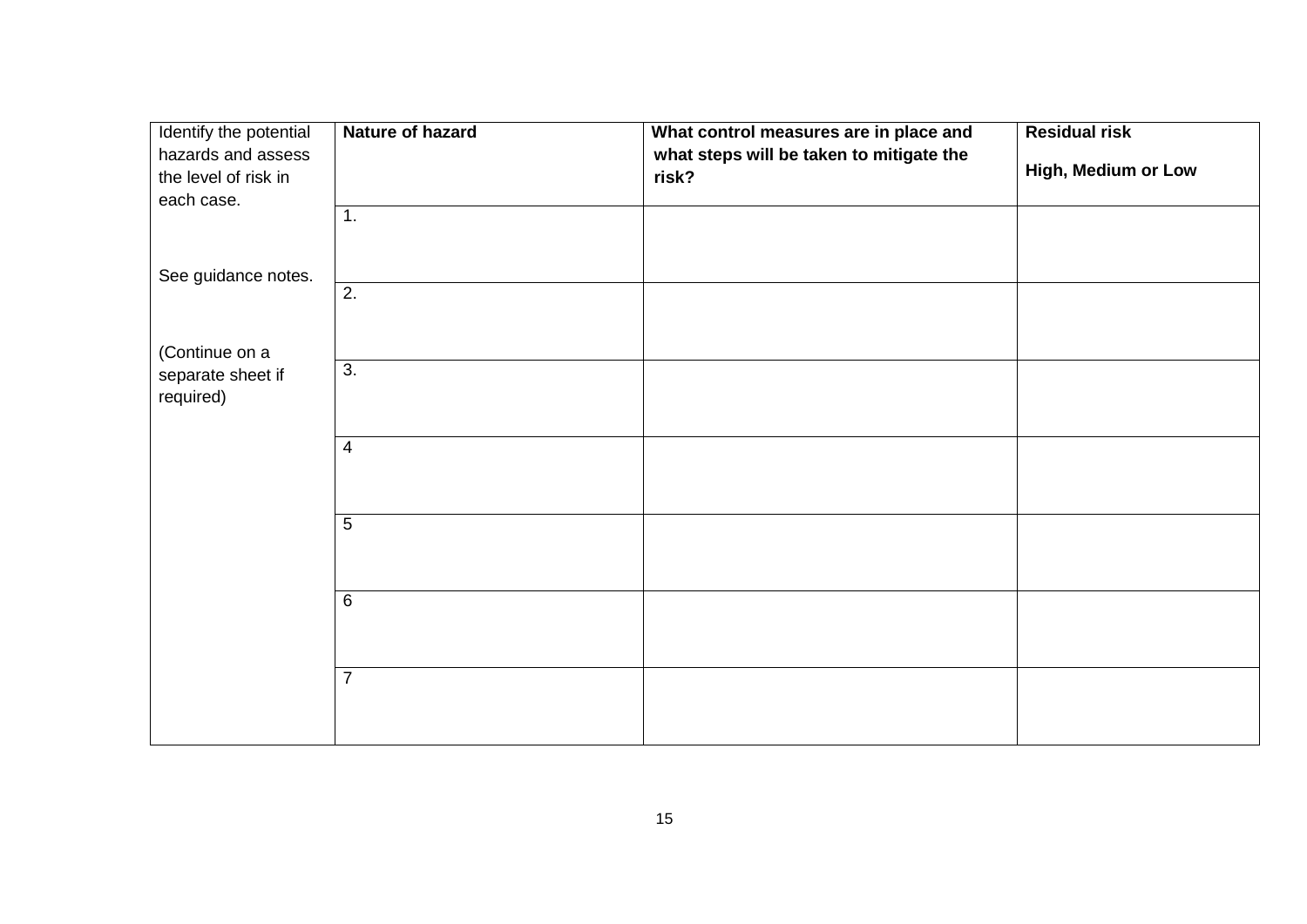### *Emergency Procedures*

| What first-aid equipment will be taken on the<br>trip? |  |
|--------------------------------------------------------|--|
| How will help be summoned in an                        |  |
| emergency?                                             |  |
|                                                        |  |
|                                                        |  |
|                                                        |  |
|                                                        |  |
|                                                        |  |
| Are any members of the party known to                  |  |
| suffer from any serious health problems?               |  |
|                                                        |  |
| If yes have any additional precautions been            |  |
| taken?                                                 |  |
| How can the Institute contact the fieldwork            |  |
| party in an emergency?                                 |  |
|                                                        |  |
|                                                        |  |
|                                                        |  |
|                                                        |  |
|                                                        |  |

**I have completed this form correctly to the best of my knowledge. I will ensure that any identified risks are discussed with the students at the beginning of the fieldwork trip and that any accidents/ incidents are reported in writing to the Institute immediately.**

Signed……………………………………………Date………………….

NB. ONLY STUDENTS ENROLLED ON THE COURSE WHO PARTICIPATE IN THE FIELD TRIP ARE COVERED BY THE UNIVERSITY'S INSURANCE POLICY.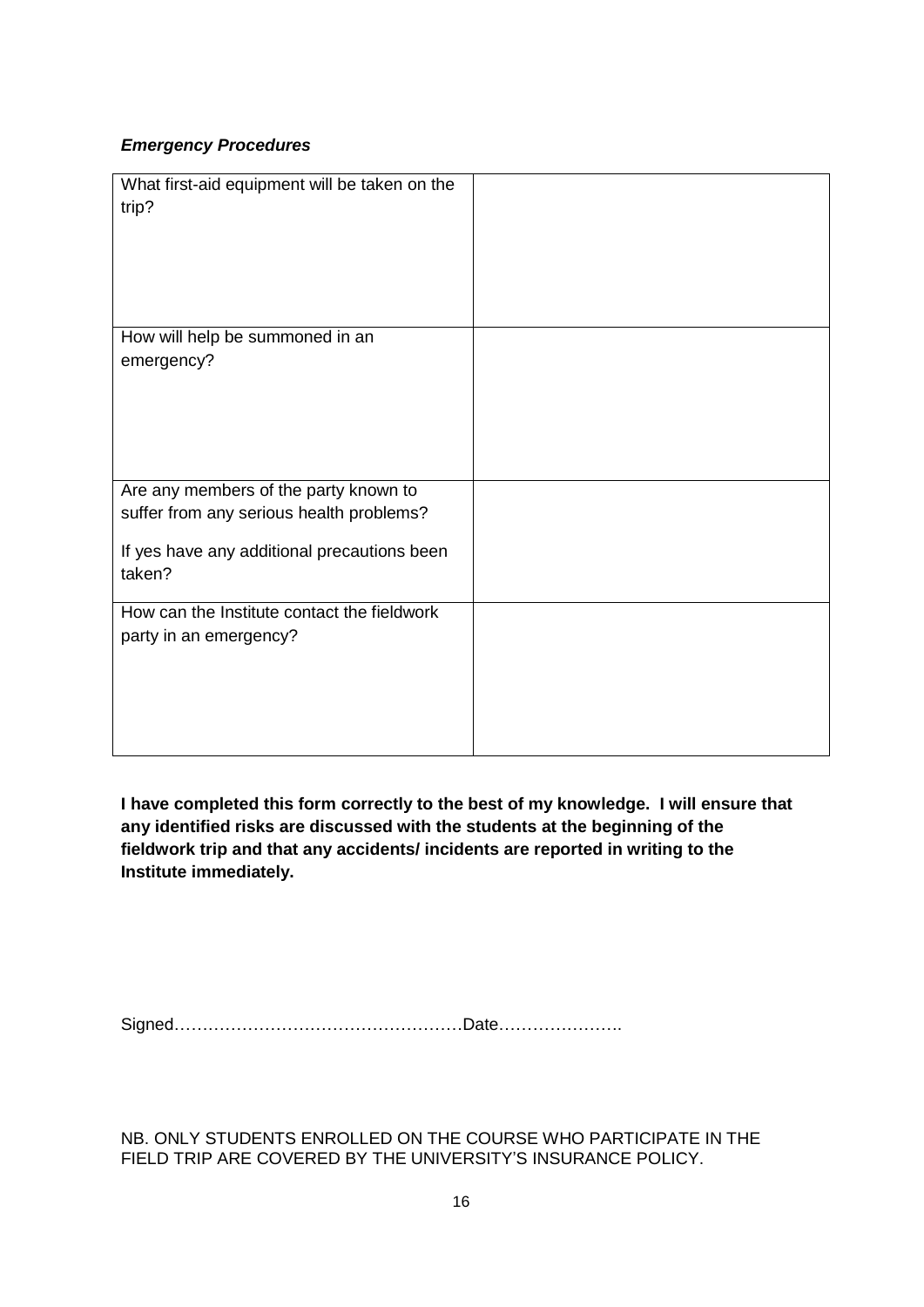# <span id="page-16-0"></span>**Appendix 2 – Fieldwork/Excursion Risk Assessment Form for a visit to a public venue**

For the purposes of health and safety considerations fieldwork **includes any off-site** work carried out by staff and students for the purposes of teaching, research or other activities while representing ICE.

If you intend to undertake any fieldwork as part of your course, you **must** complete this risk assessment form and return it to the relevant Academic Centre Coordinator at the University of Cambridge Institute of Continuing Education, Madingley Hall, Madingley, Cambridge, CB23 8AQ at the beginning of the course and **at least four weeks BEFORE the fieldwork takes place**. Before completing the form, please read the guidance notes.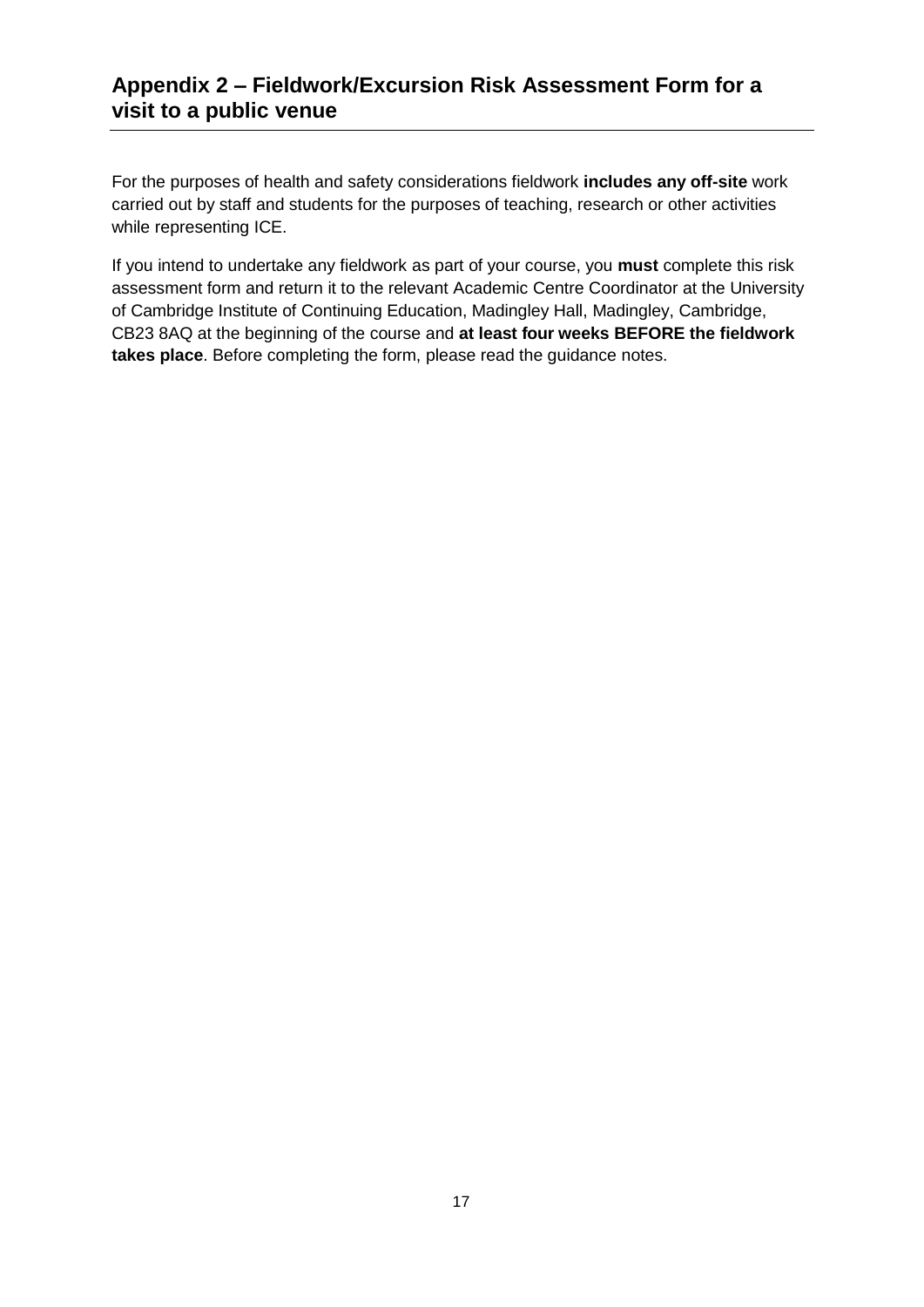# <span id="page-17-0"></span>**Fieldwork Risk Assessment Form for a visit to a public venue**

# **Course details**

| Name of Tutor   |  |
|-----------------|--|
| Title of course |  |
| Type of course  |  |
| Course venue    |  |
|                 |  |

### **Fieldwork details**

| Date and time                  |  |
|--------------------------------|--|
| Number of students             |  |
| Supervisor(s)                  |  |
| Fieldwork location/venue       |  |
| Mode of transport to the site  |  |
| Details of the fieldwork, what |  |
| will the activity involve?     |  |
|                                |  |
|                                |  |
|                                |  |
|                                |  |
|                                |  |
|                                |  |
|                                |  |
|                                |  |
|                                |  |
|                                |  |
| Are there any individuals or   |  |
| groups of people that will be  |  |
| at particular risk?            |  |
|                                |  |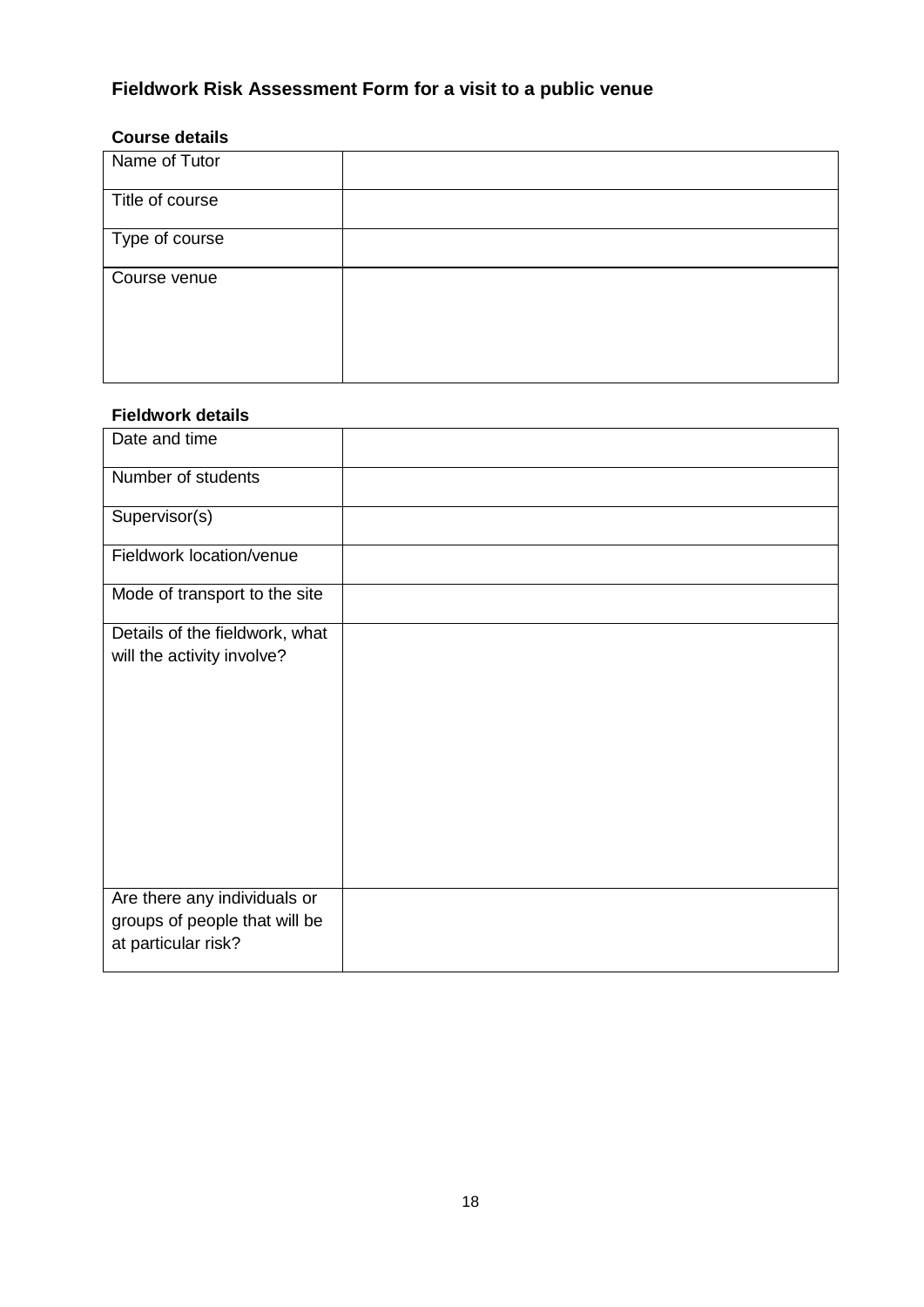| Identify the potential<br>hazards and assess              | Nature of hazard                                                                                   | What control measures are in place and what<br>steps will be taken to mitigate the risk?                                                                                                                                 | <b>Residual risk</b><br>High, Medium or Low |
|-----------------------------------------------------------|----------------------------------------------------------------------------------------------------|--------------------------------------------------------------------------------------------------------------------------------------------------------------------------------------------------------------------------|---------------------------------------------|
| the level of risk in<br>each case.<br>See guidance notes. | 1. Moving around gallery/museum:<br>uneven surfaces, polished floors,<br>stairs, low rope barriers | Verbal warning. Remind students to be vigilant of<br>hazards and to take reasonable precautions e.g.<br>holding onto handrails where provided. All students<br>advised to wear sensible shoes.                           | Low                                         |
| (Continue on a<br>separate sheet if<br>required)          | 2. Risk of fire                                                                                    | All students to familiarise themselves with the<br>emergency procedures of the gallery/museum they<br>are visiting. Advise students to locate the location of<br>fire exits in the building and note the assembly point. | Low                                         |
|                                                           | 3. Accident or illness<br>Sustaining light injury e.g. banging<br>into display cases and counters. | Advise students to locate the location of the venue's<br>first aid facilities.                                                                                                                                           | Low                                         |
|                                                           | 4. Handling objects                                                                                | Ensure that clear instructions are given for handling<br>and passing of objects                                                                                                                                          | Low                                         |
|                                                           | 5. Toxicity in artifacts<br>(e.g. preservative in Victorian<br>taxidermy specimens)                | Verbal warning. Remind students to wash hands.                                                                                                                                                                           | Low                                         |
|                                                           | 6. Gallery/Museum staff engaged in<br>cleaning, conservation or other<br>curatorial tasks.         | Verbal warning. Remind students to be vigilant of<br>hazards and to follow the health and safety<br>directions provided by staff.                                                                                        | Low                                         |